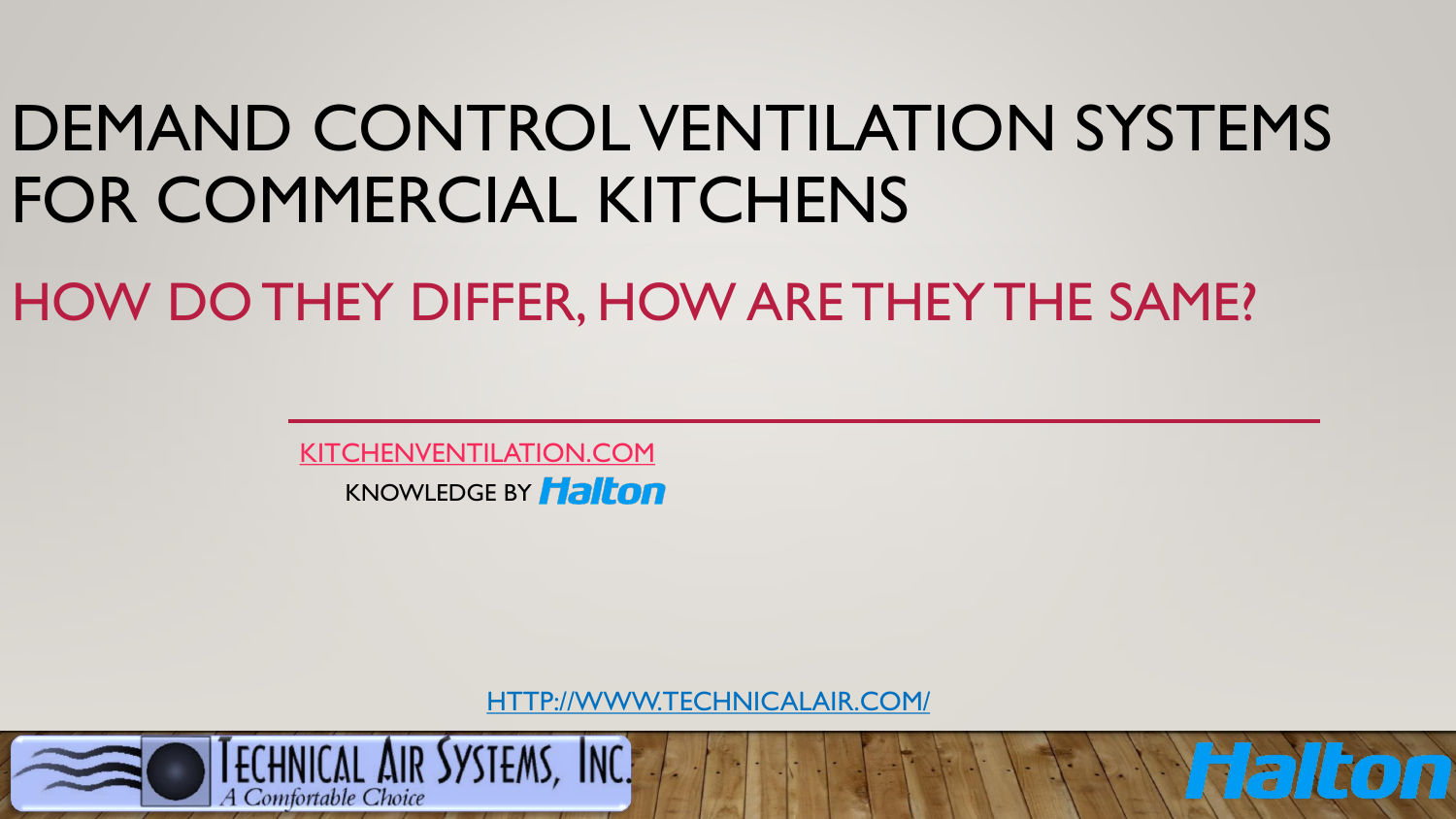# BACKGROUND

- The number and type of Demand Control Ventilation (DCV) systems have grown significantly in recent years.
- ASHRAE 90.1-On exhaust systems greater than 5000 cfm, one of three energy conservation measures are needed.
	- **1. At least 50% of all replacement air is transferred air** 
		- 1. Air that would otherwise be exhausted
	- **2. Demand Control Ventilation system(s) on at least 75% of exhaust air.** 
		- 1. Systems shall be capable of at least a 50% reduction in the exhaust and replacement airflow rates
		- 2. Include controls necessary to modulate airflow in response to appliance operation
		- 3. Maintain full capture and containment of smoke, effluent, and combustion products during cooking and idle.

#### **3. Use of a listed energy recovery device**

1. Requires sensible heat recovery effectiveness of no less than 40% on at least 50% of the total exhaust airflow.



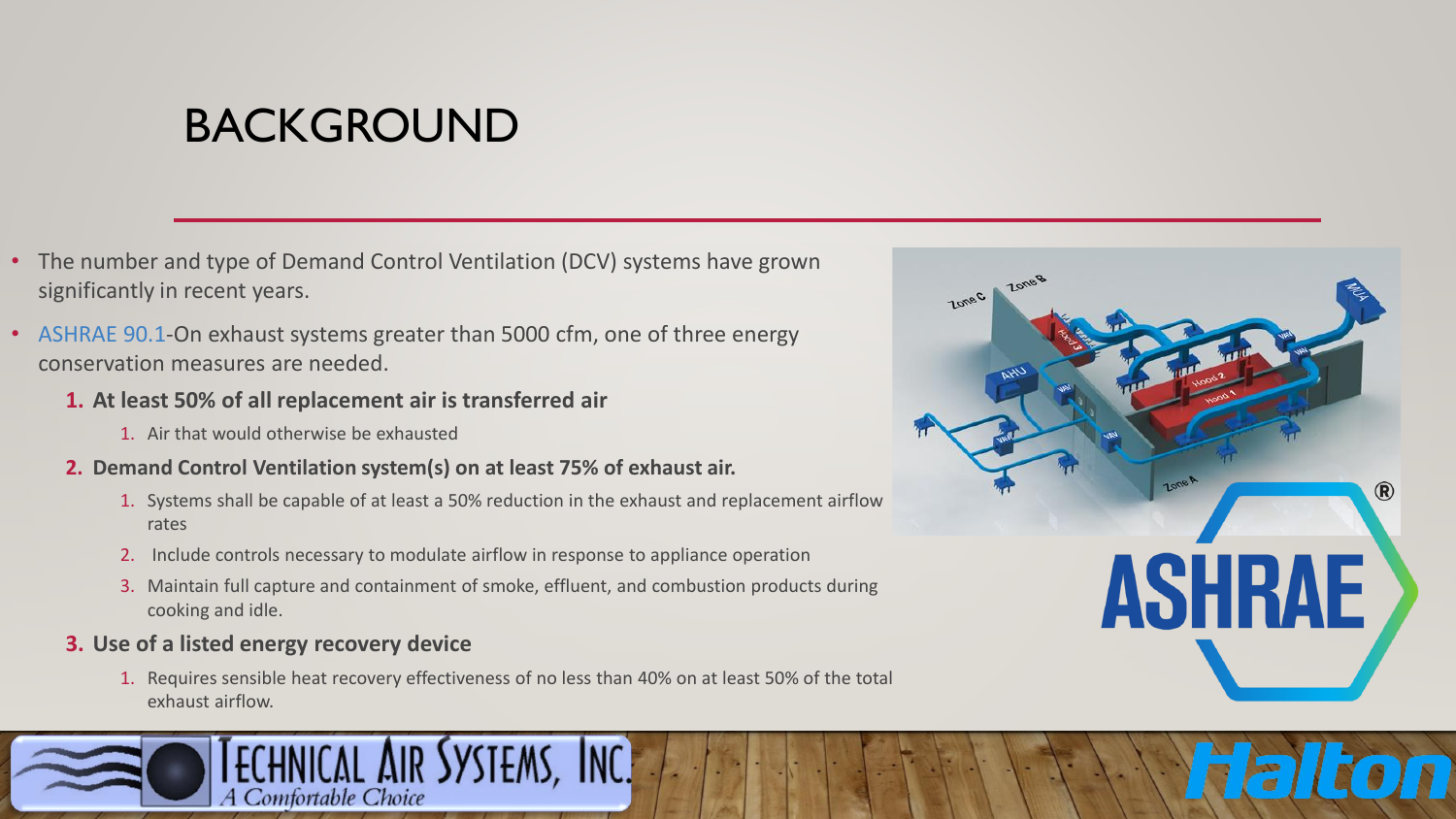# THE THREE TYPES OF DCV



A Comfortable Choice

- Categories are derived from the method used to detect heat and/or cooking.
- Each type of system has its benefits and drawbacks.
- Choosing the system of most value depends on a number of factors. Those may include:
	- Complexity of the ventilation system
	- Need for expandability,
	- Capital investment
	- ROI

YSTEMS, INC.

- **The three primary types of DCV systems are:**
	- **1. Temperature Only**
	- **2. Temperature and Opacity Sensor**
	- **3. Infrared Cooking Activity Sensor**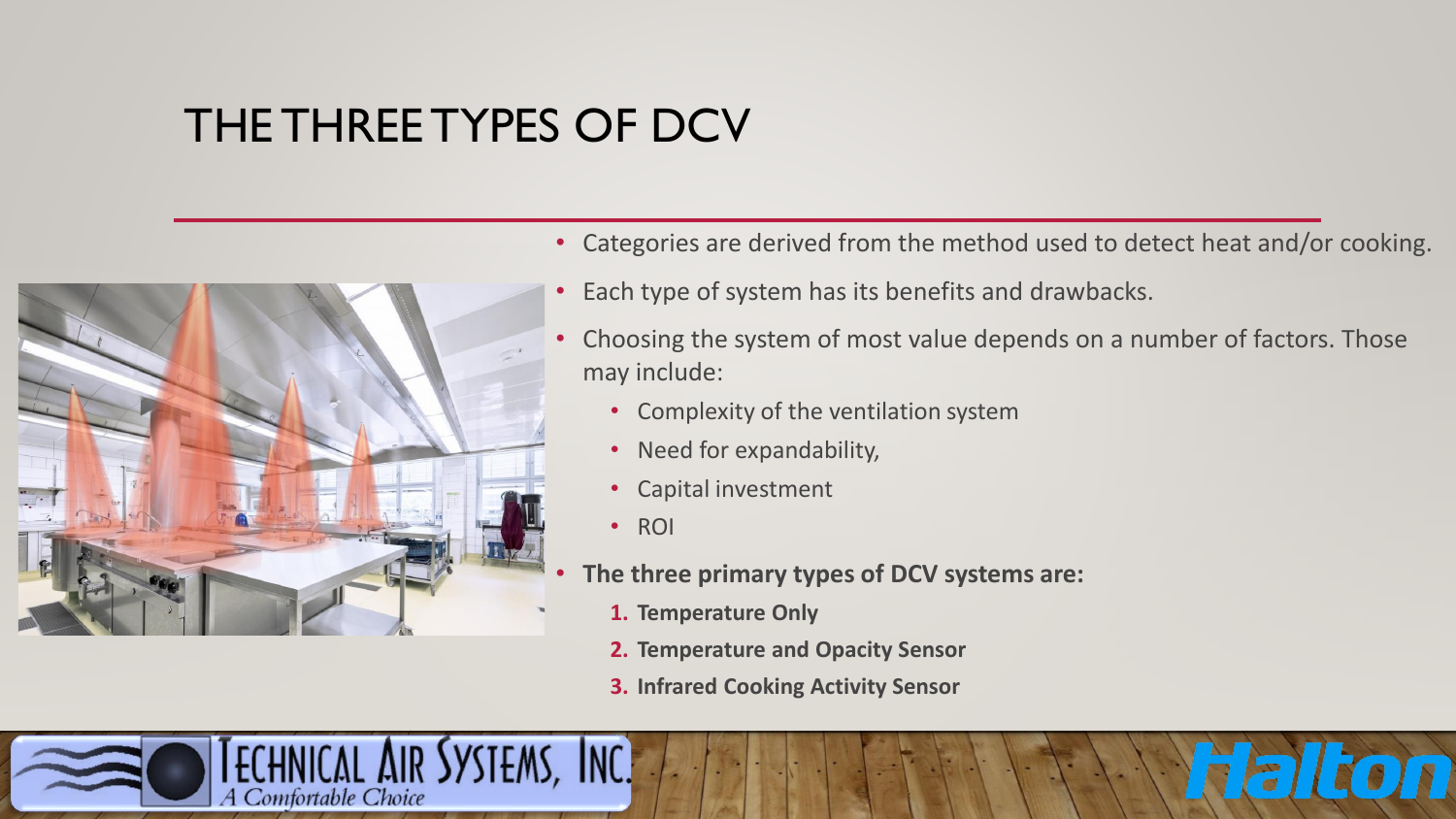# TEMPERATURE ONLY SYSTEMS

- Simplest of systems
- Uses a Resistance Temperature Detector (RTD).
	- Device with a significant temperature coefficient
	- Resistance varies with temperature.
	- Used as a temperature measurement device
	- Passes low-level current and measures voltage drop.
	- Thermistor- common type of RTD.
- The RTD is typically located in the exhaust collar of the hood.
- Some manufacturers have multiple RTD's within the canopy
	- Detects heat over the entire length of the hood.
- The RTD has a temperature set point
	- Once reached, signals the exhaust fan VFD to exhaust a percentage of air.
	- Amount of air is dependent on the system setpoints for idle and actual cooking.
		- Idle- a non-cooking period is when appliances are turned on



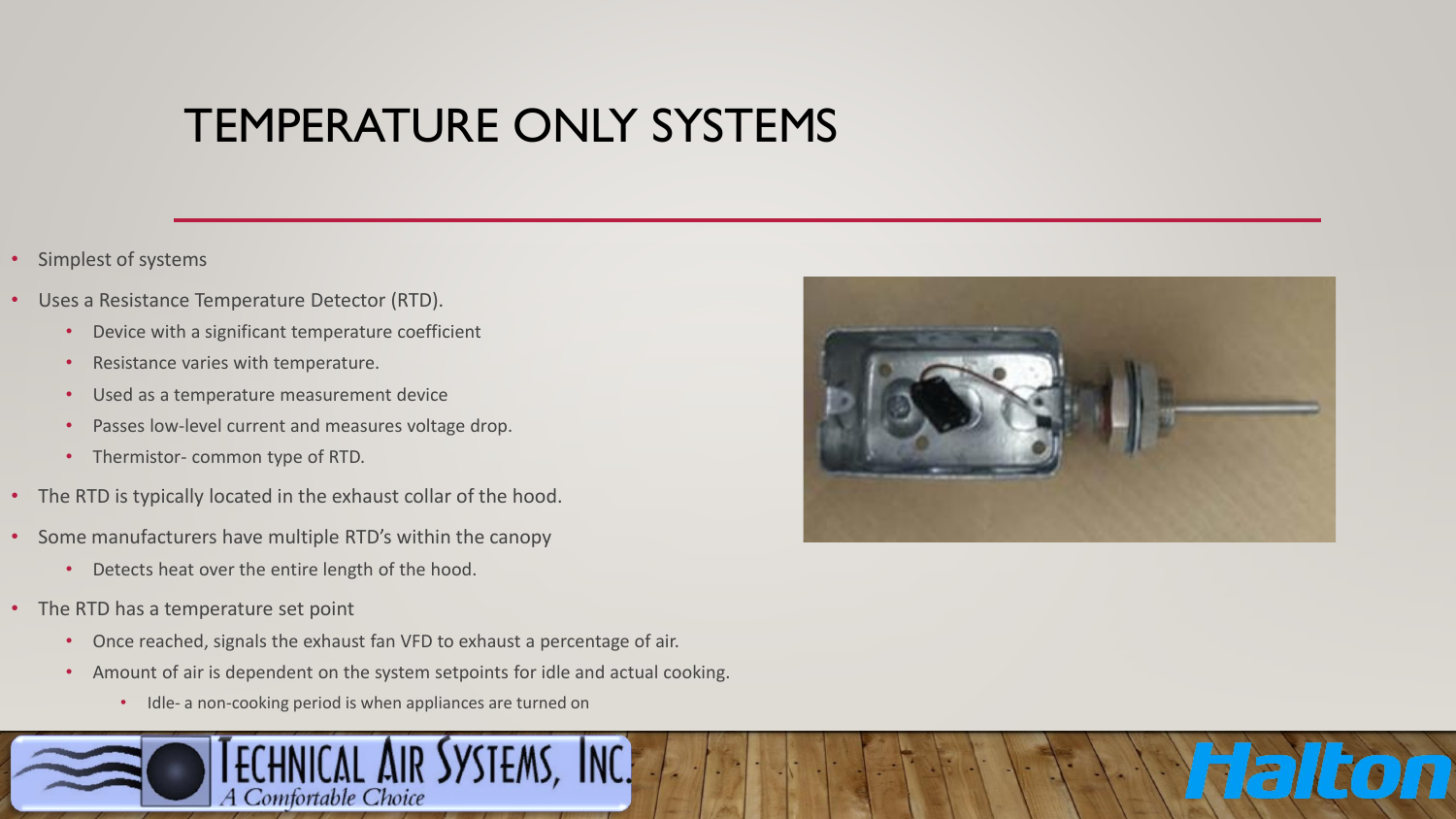#### TEMPERATURE ONLY SYSTEMS



A Comfortable Choice

- On these systems that don't measure the airflow in the hood:
	- signal that is proportional to the exhaust frequency is sent to the corresponding supply air unit.
- Example:
	- **IF** Exhaust is at idle or 48Hz on a 60Hz motor,
		- **THEN** a 48Htz signal is sent to the supply air to keep the system balanced.
	- Caution should be used in determining this output signal because it assumes a one to one relationship of exhaust to supply air.
	- Should transfer air be used or other means of make-up air used, then that must be taken into account when estimating the supply air signal.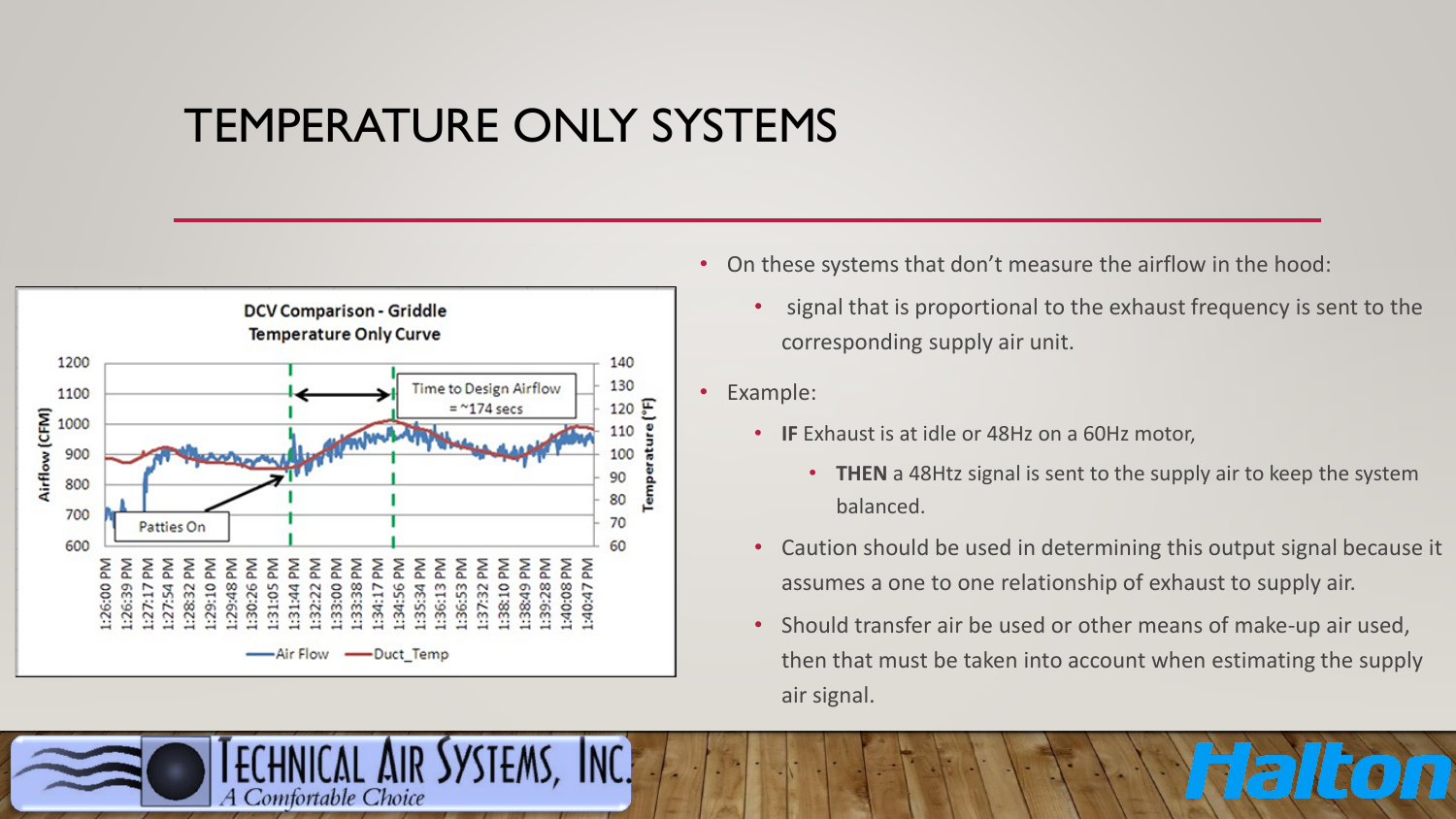# TEMPERATURE ONLY SYSTEMS

- Temp only systems tend to be less expensive
	- However, may not capture all potential savings due to a limited turndown ratio.
		- Difference between full airflow and idle airflow
- Reaction time tends to be slower due to:
	- Signal for appliance start-up and/or the onset of cooking is measured in the exhaust collar or hood canopy
	- Time to heat the thermal mass of the RTD.
- This delay may create conditions where heat and/or smoke may escape the hood.
- System increases airflow with higher sensed temperatures and lower airflow with lower sensed temperatures.
	- When cooking starts, however, temperature often drops (think cold burgers covering a hot griddle)
	- Erroneously results in reduced cfm when design cfm would be required.



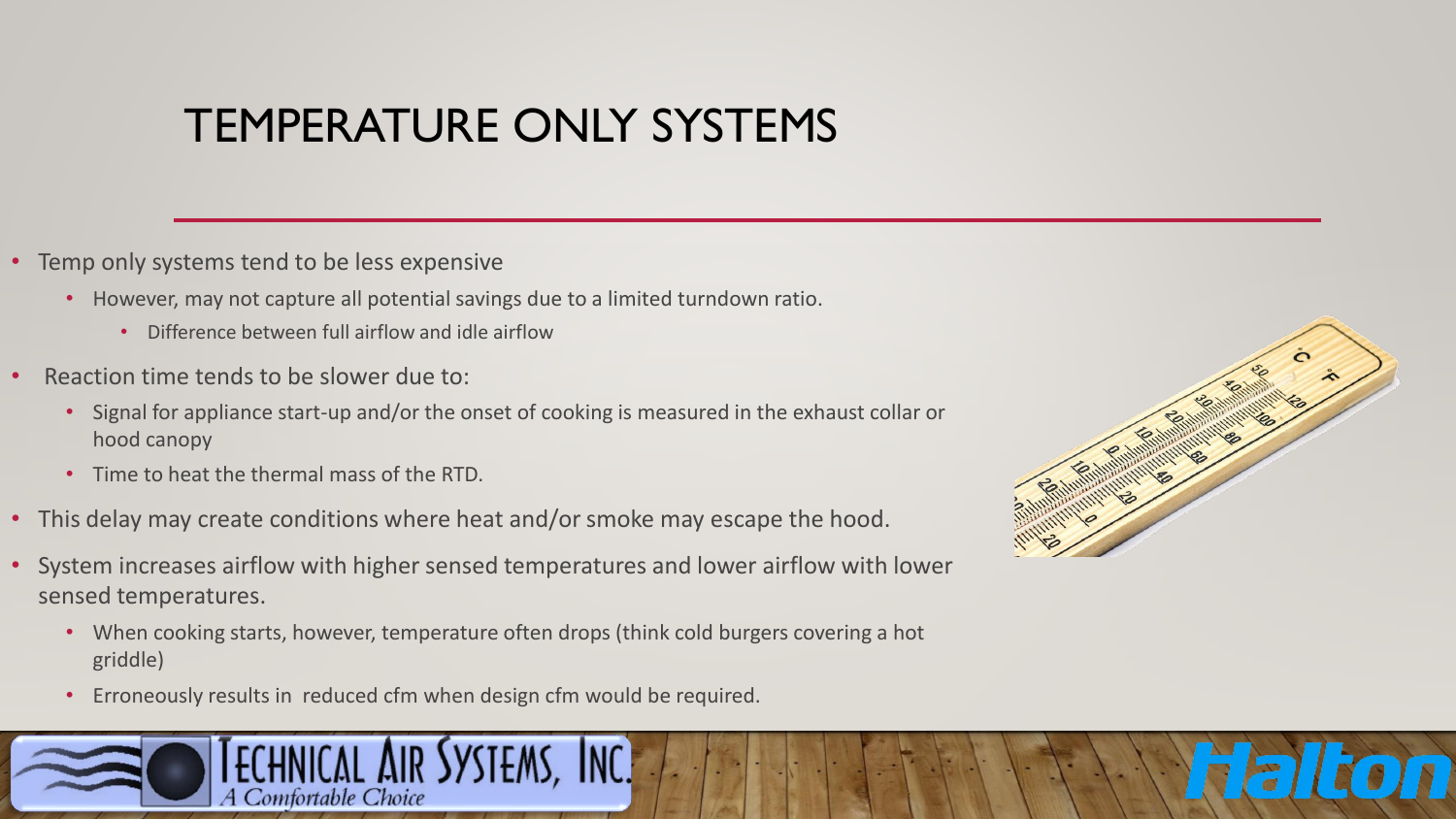# TEMPERATURE ONLY W/ OPACITY SENSOR

- It is difficult to gather accurate information about the cooking activity on temperature sensing alone
	- Known lag in response to heat generation by the appliances
- As a result, some [manufacturers](https://www.halton.com/en_US/foodservice) have put an **opacity sensor** in their DCV systems.
	- Opacity Sensor: A reflective beam in the canopy/exhaust hood.
	- Steam and or smoke can be generated before the temperature setpoint is reached.
	- If the smoke and steam block and break "beam", it will automatically ramp the exhaust system to design airflow.

A Comfortable Choice

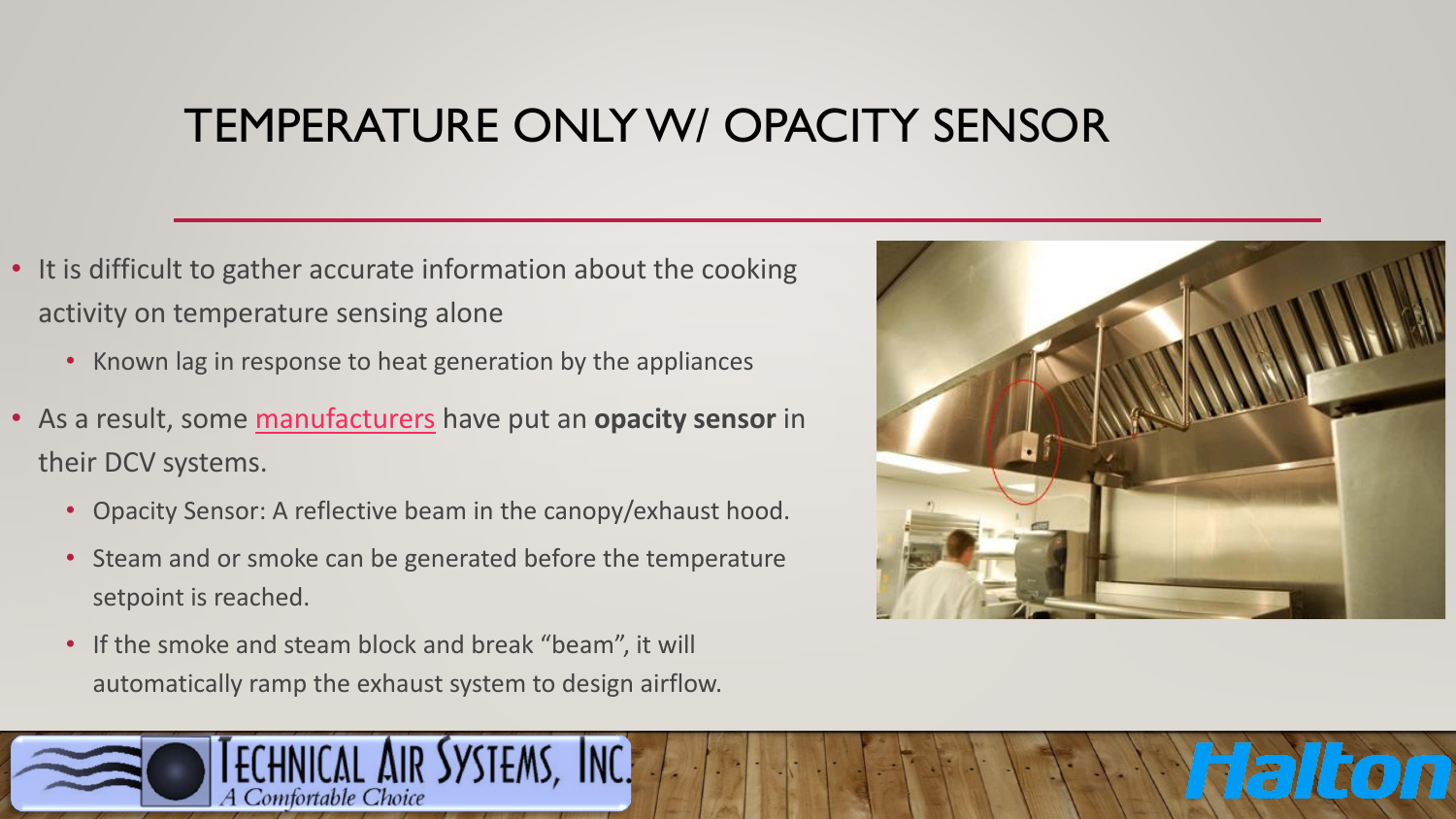#### INFRARED COOKING ACTIVITY SENSORS



Comfortable Choice

- More sophisticated systems use a variety of sensors,
	- duct temperature
	- space temperature
	- infrared sensors directed at the appliance surface.
- These types of systems compare the signals from all the sensors to determine cooking status.
- EXAMPLE: Frozen Fries placed into hot oil:
	- Temperature is at a steady-state and the infrared sensor detects a sudden drop in temperature at the cooking surface ( cold fries in hot oil drops temperature)
	- Interpreted as a cooking signal and the system responds instantaneously.
	- Only lag time is associated with the ramp speed of the VFD.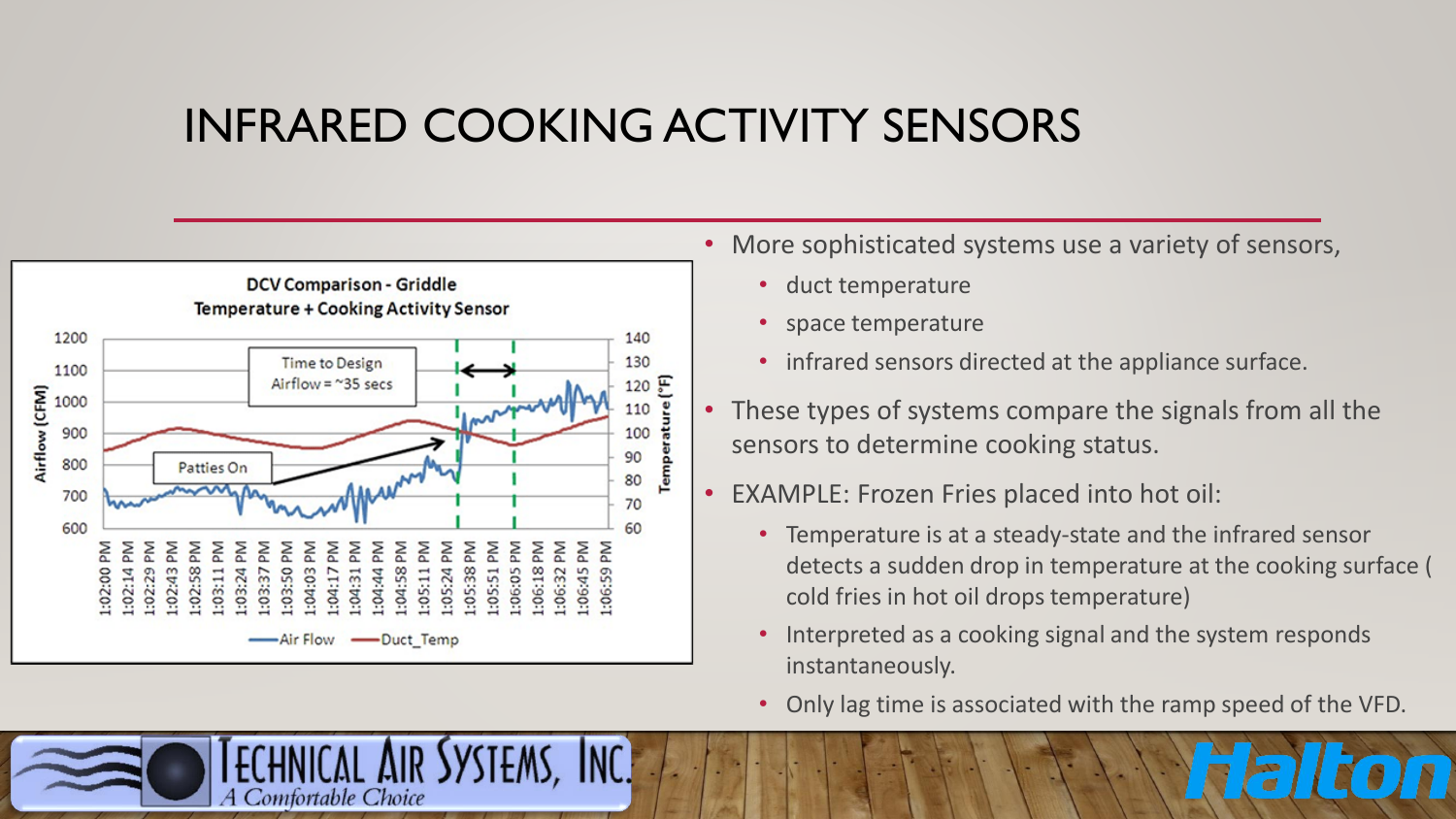# INFRARED COOKING ACTIVITY SENSORS

- Systems measure actual exhaust rate
- Rather than drive to a specific frequency on the VFD; they send a signal to achieve a given CFM at the hood.
	- Based on this signal, a proportional low voltage signal is sent to the make-up air system or Building Management System to adjust the make-up air volume.
- In addition, customizable algorithms are available for projectspecific requirements.

A Comfortable Choice

• There are systems that can provide zone control over make-up air volume or output a split signal for multiple supply air units.



**Infrared Sensor** 



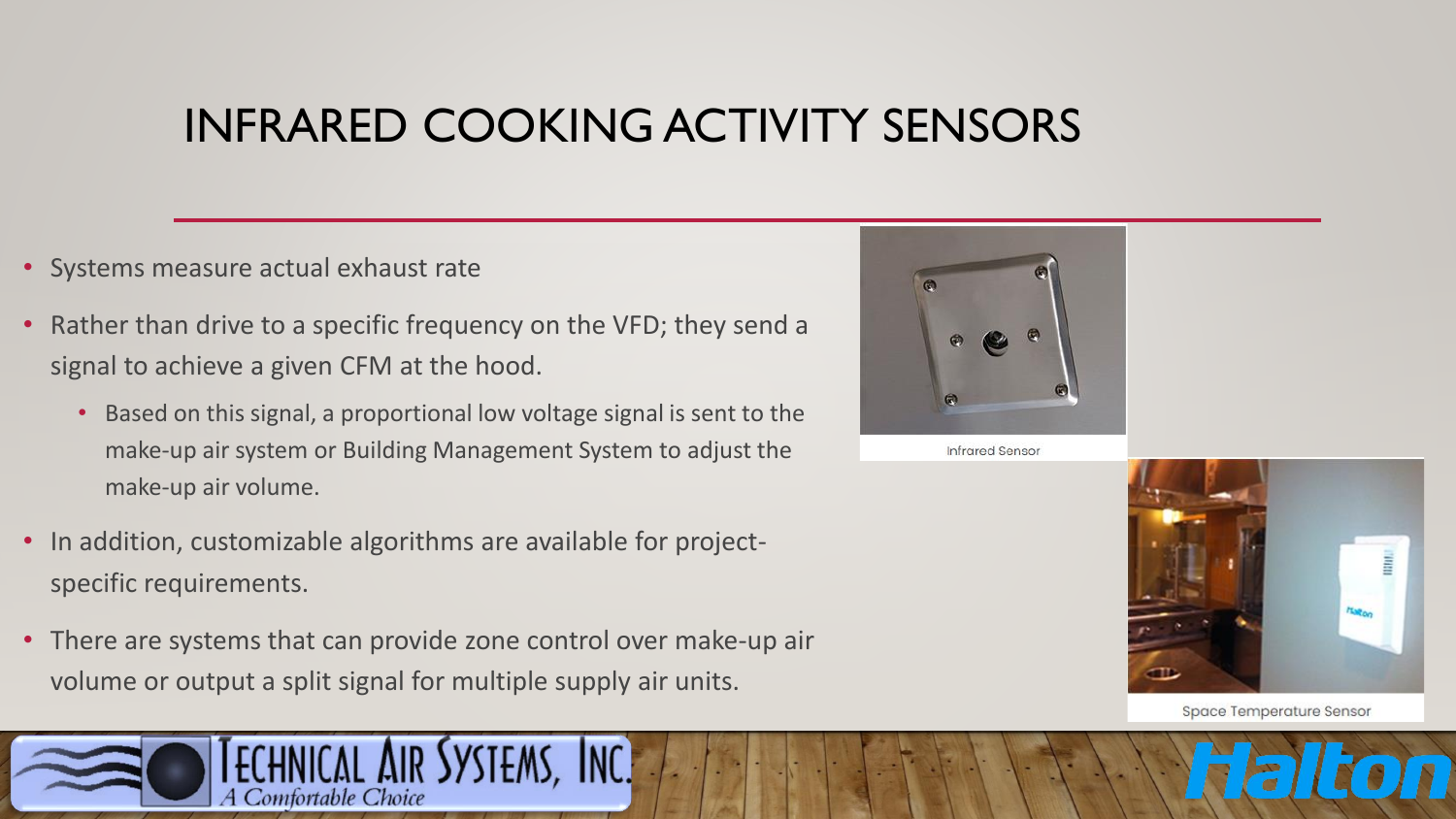## INFRARED COOKING ACTIVITY SENSORS

- Further differentiation comes from the ability of the systems to modulate and control exhaust hoods independently of each other on a common fan and duct system.
- Most manufacturers can provide a detailed analysis and report on the energy savings associated with their respective systems.
- Consideration should be given to budget, potential energy savings, expandability, remote monitoring capability, and algorithm changeability.